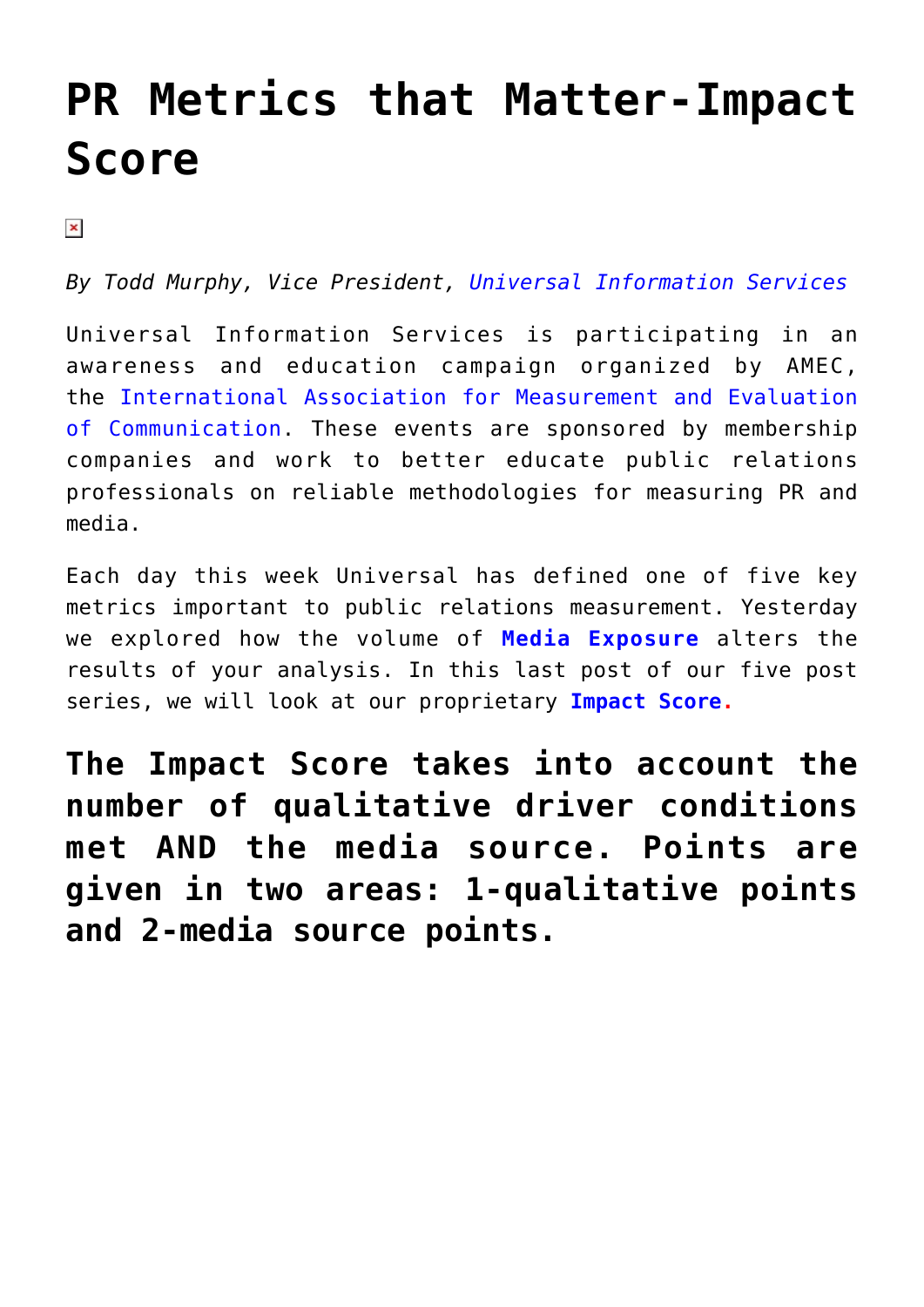

tatistic unveils the true impact of a story; a weighted factor our clients can use to understand the impact from each news story and compare that value relative to other stories. The value of this metric is to remove the false value imparted by quantitative measures only, and deliver a weighted value you can use to compare stories across time. It's particularly useful when used as part of an ongoing PR measurement program.

Capturing both the qualitative and quantitative elements of media exposure has never been easy, nor an exact science. However, through a sound media measurement framework, like the approach used at Universal, we can evaluate what your media exposure means in terms of impact, value, tone, focus, and a variety of other user-defined parameters. Those who need to understand the ROI and impact of their outreach efforts can get truly actionable data when following a reliable methodology.

As this post is the last in our five-part series on Metrics that Matter, we hope you've found these posts informational if not enlightening. We recognize that a few paragraphs can't do justice to the broad topic of reliable media measurement. And